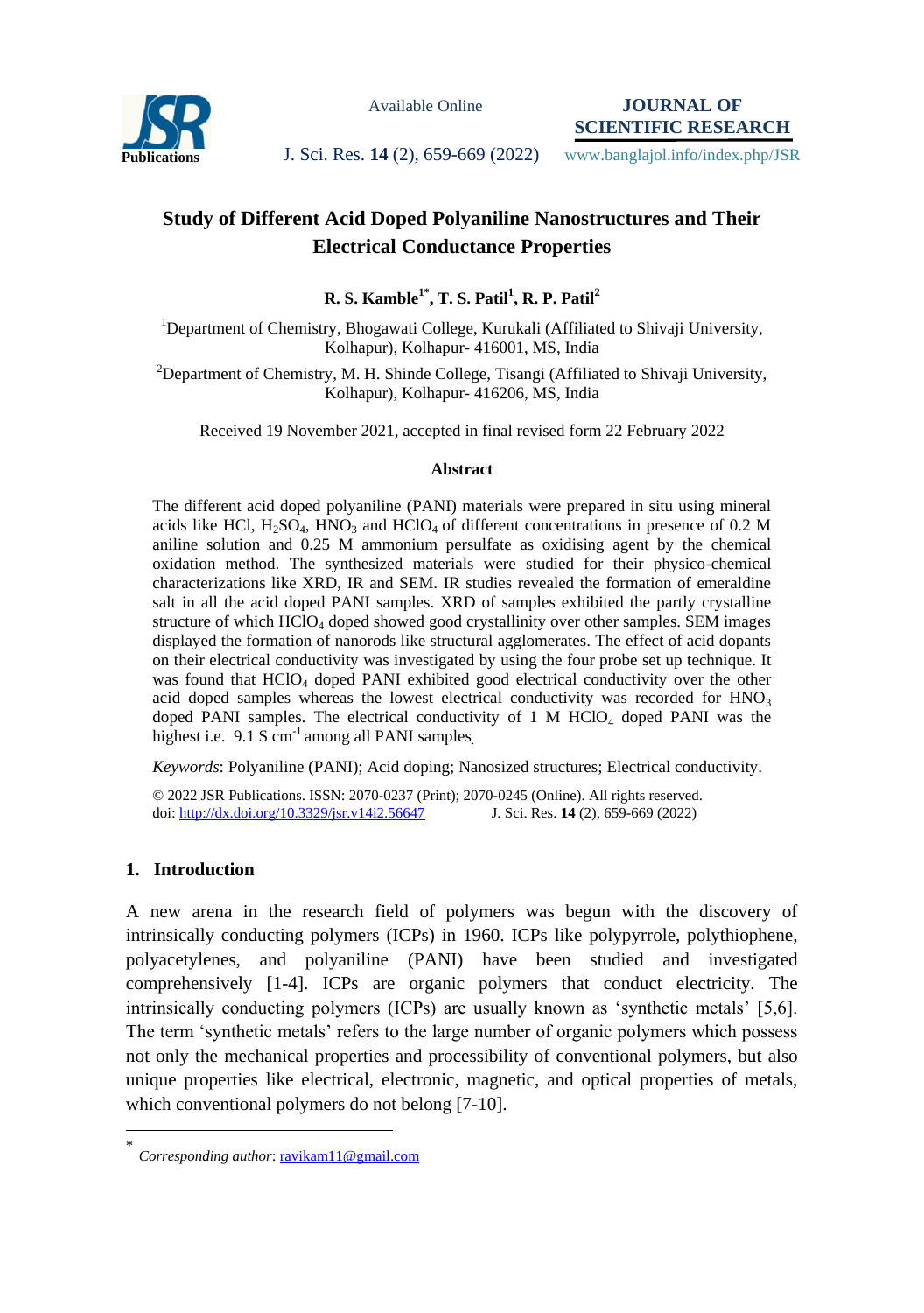#### 660 *Different Acid Doped Polyaniline Nanostructures*

PANI was initially recognized in 1835 and the term 'aniline black' was coined to it, a term used for any product obtained from oxidation of aniline. PANI is supposed to be the best candidate among ICPs due to the good processability and conductivity properties. Hence there is an abundant possibility for modifying the conductivity and processability of PANI [11,12]. Among all conducting polymer, PANI is one of the most promising conducting polymers due to properties like an ease of preparation, good environmental stability, better electronic properties, low cost, low density, and its applications in electrochromic display, electrocatalysis, rechargeable batteries, sensors and biosensors [13-17]. PANI has potential applications in the multidisciplinary field. PANI being electrically conducting in nature it can be applied in different areas such as electrical, electronics, thermoelectric, electrochemical, electromagnetic, electromechanical, electroluminescence, electrorheological, sensors, and so on [18-23].

However, it is observed that the main difficulty related to the effective utilization of all ICPs is inherent in their lower level of conductivity compared to metal, and their infusibility and poor solubility in all available solvents [4,24]. Nonetheless, the solubility of some ICPs can be enhanced by doping with a proper dopant or modifying the starting monomer. PANI exists in three different forms viz., 1) Emeraldine base (dark green coloured), 2) Leucoemeraldine (colorless) and 3) Pernigraniline (violet colored). The salt of emeraldine base is regarded as one of the most useful forms of polyaniline due to its high conductivity and stability at room temperature. Other oxidized states leucoemeraldine and pernigraniline are not conductive because one is fully oxidized (pernigraniline) and other is fully reduced (leucoemeraldine base) [25].

The conductivity of PANI depends on two parameters viz. 1) degree of oxidation and 2) degree of protonation. Properties of PANI are dependent on the factors like concentration of monomer, dopant type, polymerization conditions (time, temperature, and pH), and mainly monomer to oxidant molar ratio. [26-28] The conductivity of polyaniline is highly influenced by doping and the nature of the doping agent. Doping with suitable dopant plays a key role in conductivity mechanism by structural modification in backbone of PANI polymer. Doping an insulating or a semiconducting polymer gives rise to a substantial increase in its electrical conductivity which can go up to the metallic regime. Electrical conductivity usually increases with the doping level due to an increase in charge carriers' concentration. A large number of synthesis routes and types of dopants have been identified for producing polyaniline, its derivatives and composites. Doping with different inorganic and organic acids is extensively studied in the case of polyaniline [29-31].

In the present study, the effect of different doping agents mainly acids and their counter ions on the electrical conductivity of PANI has been studied along with characterization to investigate the morphology of synthesized polyaniline samples. The effect of concentration of acid has been also studied to see the conductivity of PANI material. Keeping in mind the useful properties of inorganic acids such as handling ease, solubility, we have chosen inorganic acids as a dopant for PANI.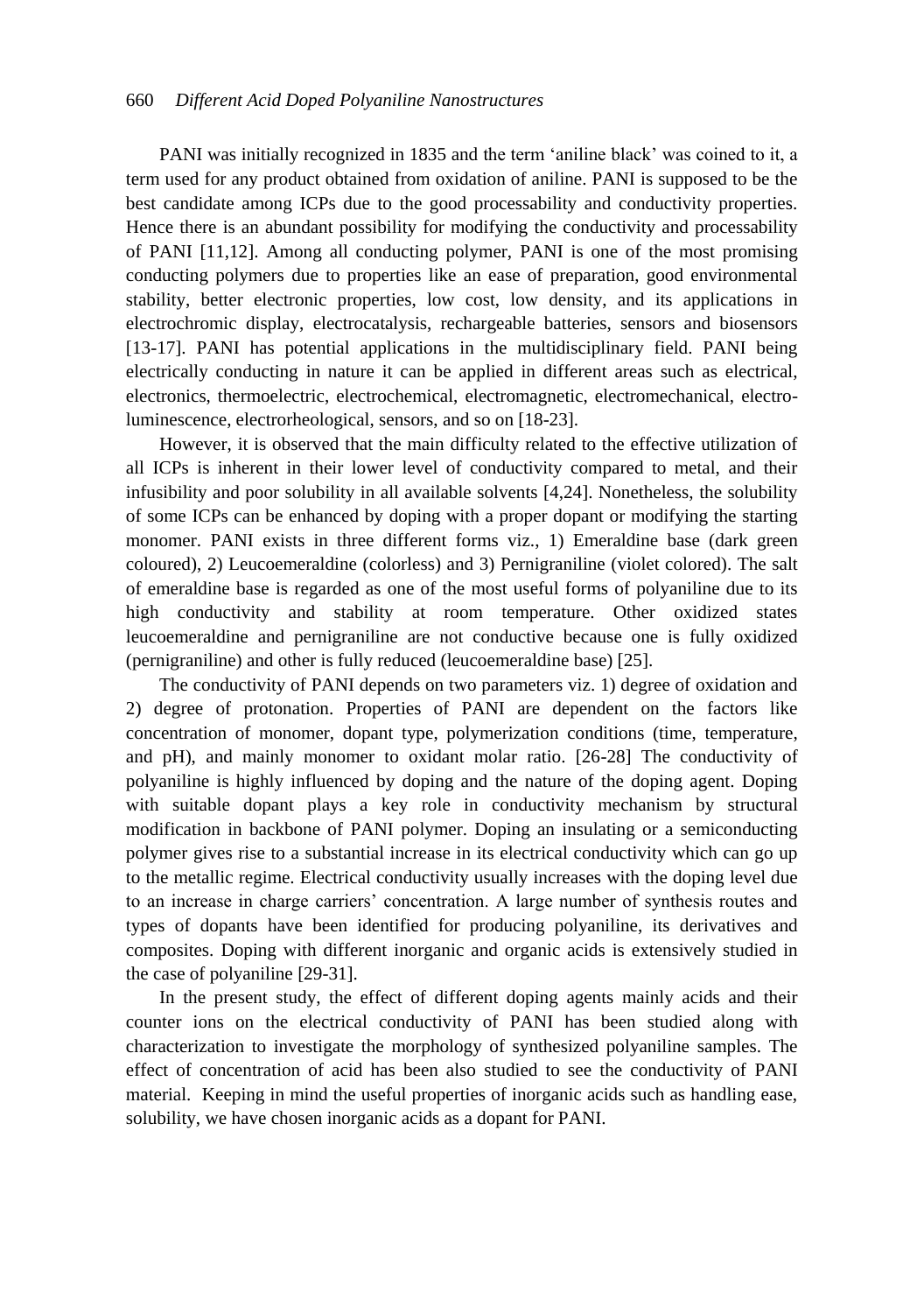#### **2. Experimental**

#### **2.1.** *Materials*

Aniline, ammonium persulfate (APS), hydrochloric acid (HCl), nitric acid (HNO<sub>3</sub>), sulphuric acid  $(H_2SO_4)$ , perchloric acid  $(HClO_4)$  and acetone, all these chemicals used were of analytical reagent grade and procured from MERCK, India. All the chemicals and reagents were used as received without further purification. Deionized (double distilled) water was used throughout the studies for preparation and filtration.

#### **2.2.** *Preparation of PANI using different acids*

PANI materials were prepared and doped in situ by using different acids of 0.5 M, 1.0 M and 1.5 M concentrations. 0.2 M Aniline was prepared from aniline while 0.25 M ammonium persulfate was prepared from ammonium persulfate. The solutions were prepared from different acids having different concentrations (see Table 1). The aniline, APS (oxidizing agent) ratio was kept 1:1.25. First, 0.2 M aniline in a beaker was kept on the magnetic stirrer surrounded by ice for about 10 min maintaining the temperature 0-5 °C. After that 0.25 M APS solution was added to aniline solution dropwise under constant stirring very carefully. The reaction was carried out at low temperature in an ice bath because polymerization reaction is an exothermic reaction. The color of the reaction mixture gradually changed from blue to violet to dark green color. The green colour confirmed the conducting emeraldine salt form of PANI. It was stirred for 24 h on the magnetic stirrer with 450 rpm. The dark green coloured PANI precipitate was filtered and washed with the same strength of the correstponding acid which was used during the preparation. It was washed thoroughly with double distilled water several times followed by acetone.

| Sr. No. | Doping acid       | Concentrations of doping acid |                   |                   |  |  |  |
|---------|-------------------|-------------------------------|-------------------|-------------------|--|--|--|
|         | HClO <sub>4</sub> | $0.5 M$ (PANI-1)              | $1.0 M$ (PANI-5)  | $1.5 M$ (PANI-9)  |  |  |  |
|         | HCl               | $0.5 M$ (PANI-2)              | $1.0 M$ (PANI-6)  | $1.5 M (PANI-10)$ |  |  |  |
|         | $H_2SO_4$         | $0.5 M$ (PANI-3)              | $1.0 M$ (PANI-7)  | $1.5 M (PANI-11)$ |  |  |  |
| 4       | HNO <sub>3</sub>  | $0.5 M$ (PANI-4)              | (PANI-8)<br>1.0 M | $1.5 M (PANI-12)$ |  |  |  |

Table 1. Different doping acids and their concentrations.

This final washing with acetone would help to remove low molecular weight impurities like oligomer and organic intermediates. It was washed until the filtrate became colourless. The precipitate of PANI was dried in oven at 60 °C for 16 h. One batch of PANI was synthesized as follows,

The acid solution of required strength was prepared from double distilled water say 400 mL. From the stock solution of 400 mL, 0.2 M aniline (200 mL) and 0.25 M APS (200 mL) solutions were prepared.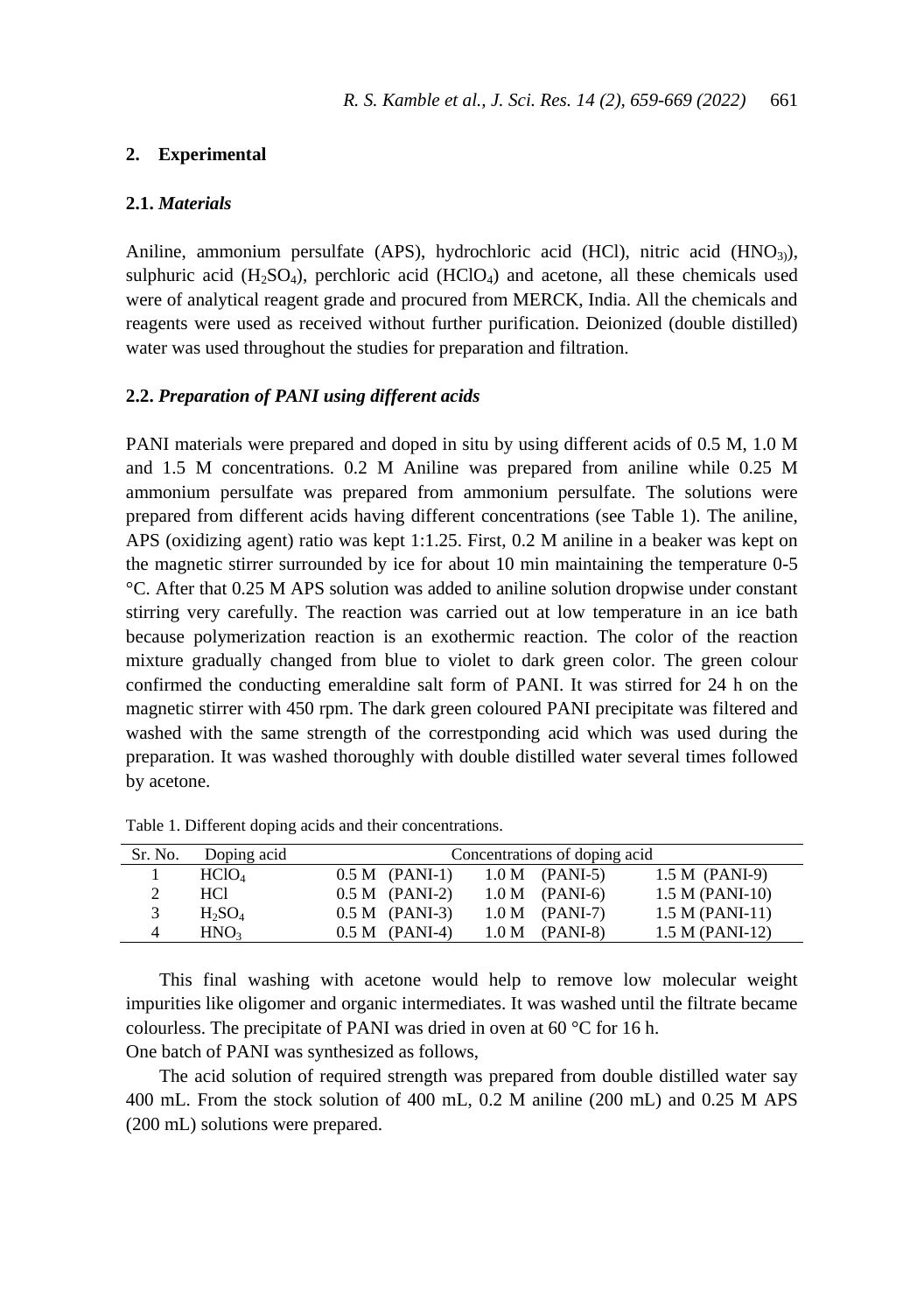#### **2.3.** *Physico-chemical characterization*

IR spectra were recorded on an instrument a JASCO FT-IR 4600 spectrum spectrophotometer. SEM images were recorded on FESEM model S-4800 Type II Make Hitachi Technologies Corp. Japan with EDXS detector X Flash 5030 Bruker Nano Berlyn, Germany on gold coat ion sputter. XRD patterns of various PANI samples were recorded on Bruker Germany Model D8 Advance X-ray diffractometer.

#### **2.4.** *Electrical conductivity*

For the measurement of electrical conductivity, pellets were prepared from the dried powdered PANI samples. The pellets of 10 mm diameter and 1-2 mm thickness were prepared under 12 Mpa pressure for 3 min. The pellets were dried prior the measurement in oven at 60  $\degree$ C to remove the absorbed moisture from it. After cooling the pellet, the conductivity was measured by four probe set up at room temperature.

# **3. Results and Discussion**

#### **3.1.** *Yield of PANI*

PANI materials were synthesized and doped in situ by using different acids of 0.5 M, 1.0 M and 1.5 M concentrations as shown in Table 1 and their yields are recorded in Table 2 given below. The yield of PANI depends on the reaction conditions, the acid used and its concentration or its pH. As a ratio of the aniline (monomer) and APS (oxidizing agent) was maintained the same for the synthesis of all PANI samples, the role of their concentration could be neglected. During the polymerization process, the protonation of aniline to form an anilinium ion is an important step that facilitates polymerization process. As all the acids are strong inorganic acids the rate of protonation of aniline and hence the rate of reaction is fast. It was also observed that at lower pH or at higher concentration of acid, the yield was increased to greater extent. The yield of PANI reflects the protonating power of the acid. As the polymerization reaction is exothermic the synthesis was carried out at low temperature range  $0\n-10$  °C which is favourable for the reaction. The yield of PANI was increased in all the PANI samples when acid concentration was increased from 0.5 M to 1.0 M. However, there was not much significant change in PANI yield when acid concentration was increased from 1.0 M to 1.5 M as can be seen in Table 2.

As the aniline/APS ratio is fixed for all PANI samples the yield of PANI is most likely dependent on the concentration of acid and dopant ion. It was observed that for 0.5 M  $HNO<sub>3</sub>$  the yield of PANI was low i.e. 52 %. In fact, there was not much increase in the yield of PANI when the concentration of  $HNO<sub>3</sub>$  increased to 1.0 M giving rise to merely 55 % yield and slight decrease in yield i.e. 53 % was observed for 1.5 M  $HNO<sub>3</sub>$ concentration. This low yield could be attributed to the low protonation power of  $HNO<sub>3</sub>$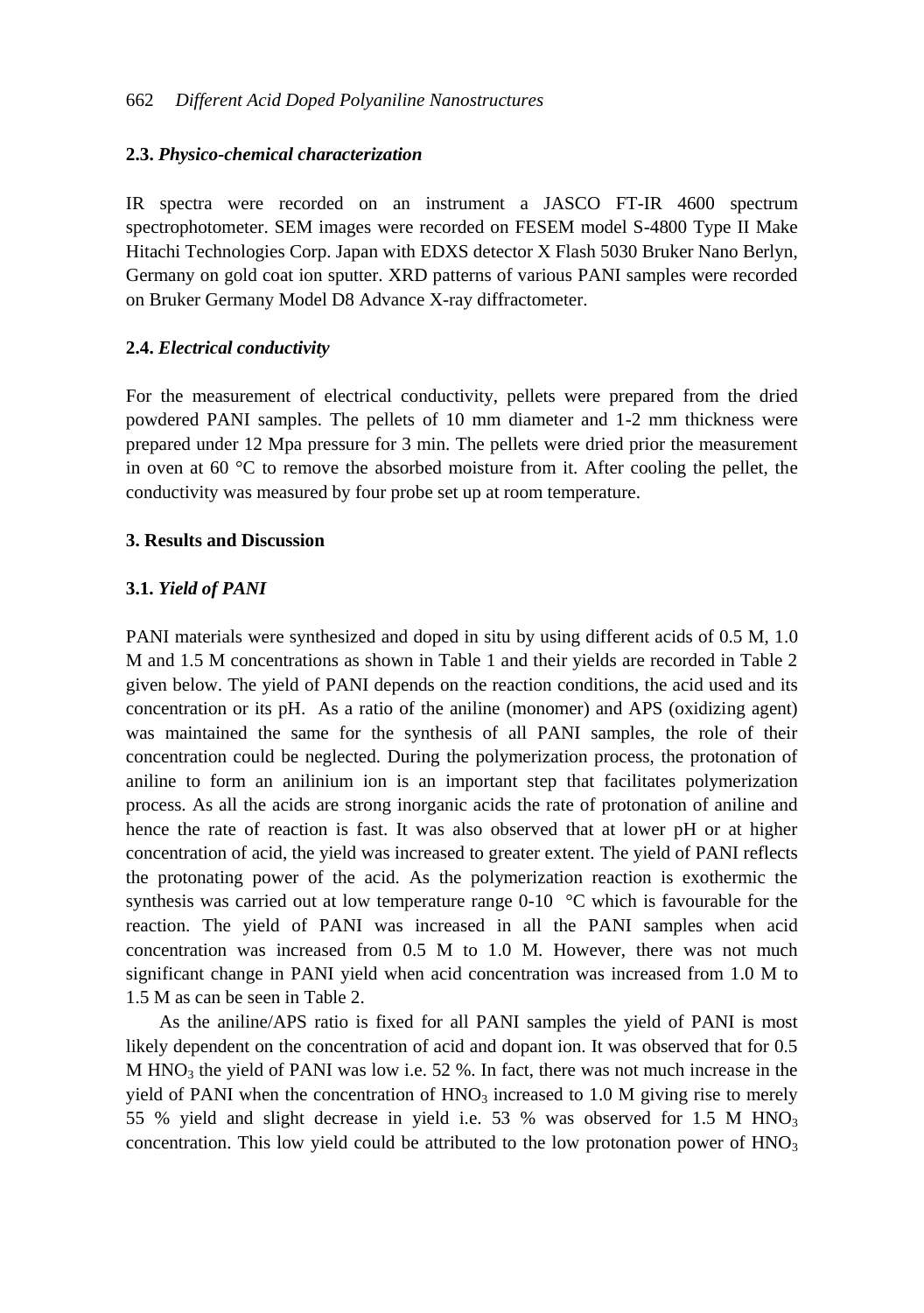acid. The yield of PANI for acids HCl and  $H_2SO_4$  are comparable. That was clearly understood from the yield recorded in the given Table 2. The highest yield was obtained when  $HCIO_4$  was used as doping agent. The PANI yield 73 %, 85 % and 86 % were recorded for 0.5 M, 1.0 M and 1.5 M perchloric acid respectively. The strength of perchloric acid is greater than other acids. It is indeed, reflected in PANI yield for HClO4. The protonation of aniline is enhanced in the case of perchloric acid leading to the increase in the extent of the polymerization. Thus the highest yield is attributed to the strong protonation power of  $HClO<sub>4</sub>$  acid.

| Sr. | Acid<br>(M) | % Yield of acid doped PANI |     |           |                  |
|-----|-------------|----------------------------|-----|-----------|------------------|
| No. |             | HCIO <sub>4</sub>          | HCl | $H_2SO_4$ | HNO <sub>3</sub> |
|     | 0.5         | 72                         | 65  | 61        | 52               |
|     | 1.0         | 85                         |     | 74        | 55               |
|     | .5          | 86                         |     |           | 53               |

Table 2. Yields of acid doped PANI materials.

#### **3.2.** *Characterization of PANI samples*

XRD patterns of PANI samples doped with 1 M acid concentration are shown in Fig. 1. The diffraction patterns show amorphous as well as crystalline components. PANI is basically not perfectly crystalline in nature. The crystallinity indicates the higher molecular alignment. The PANI-5 sample exhibits two Bragg's peaks for  $2\theta \approx 18.4^\circ$  and at 2θ ≈23.6°. The PANI-6 sample exhibits the two peaks at  $2\theta \approx 18.1^\circ$  and  $2\theta \approx 24.6^\circ$  with slightly greater intensity as compared to PANI-5. The decrease in the crystallinity of PANI-7 and PANI-8 can be seen in Fig. 1. It is evident from XRD spectra of PANI samples doped with  $H_2SO_4$  and  $HNO_3$  that they showed either partial, low crystallinity or amorphous nature. The PANI-7 and PANI-8 show one low intensity peak at  $2\theta \approx 24^{\circ}$ whereas the intensity of the same peak gets further diminished for PANI-8 sample. Thus the PANI-8 sample doped with  $HNO<sub>3</sub>$  reveals more amorphous nature and less molecular alignment as compared to other samples. The low crystallinity and more amorphous character could affect electrical conductivity for  $HNO<sub>3</sub>$  doped PANI samples. The intensities of the peaks are greater for the PANI-5 sample obtained using  $HClO<sub>4</sub>$  acid, which suggests higher molecular alignment and crystallinity as compared to other PANI samples. So, it can be assumed that presence of  $ClO<sub>4</sub>$  groups in the polymer phenyl rings formed more ordered regions through interchain hydrogen bonding which is responsible for increased crystallinity in HClO<sub>4</sub> doped samples. The increased intensity at  $2\theta \approx 18.4^{\circ}$ and  $2\theta = 23.6^{\circ}$  peak in HClO<sub>4</sub> doped PANI-5 can be attributed to the better  $\pi-\pi$  interchain stacking and assembling of the dopant molecules in the tunnels between the polymer chains. It is found that aligned segments of conducting polymer molecules facilitate easy electron transport which results in enhanced electrical conductivity [32]. The XRD studies revealed the effect of dopant ions which is one of the important factors in achieving crystallinity.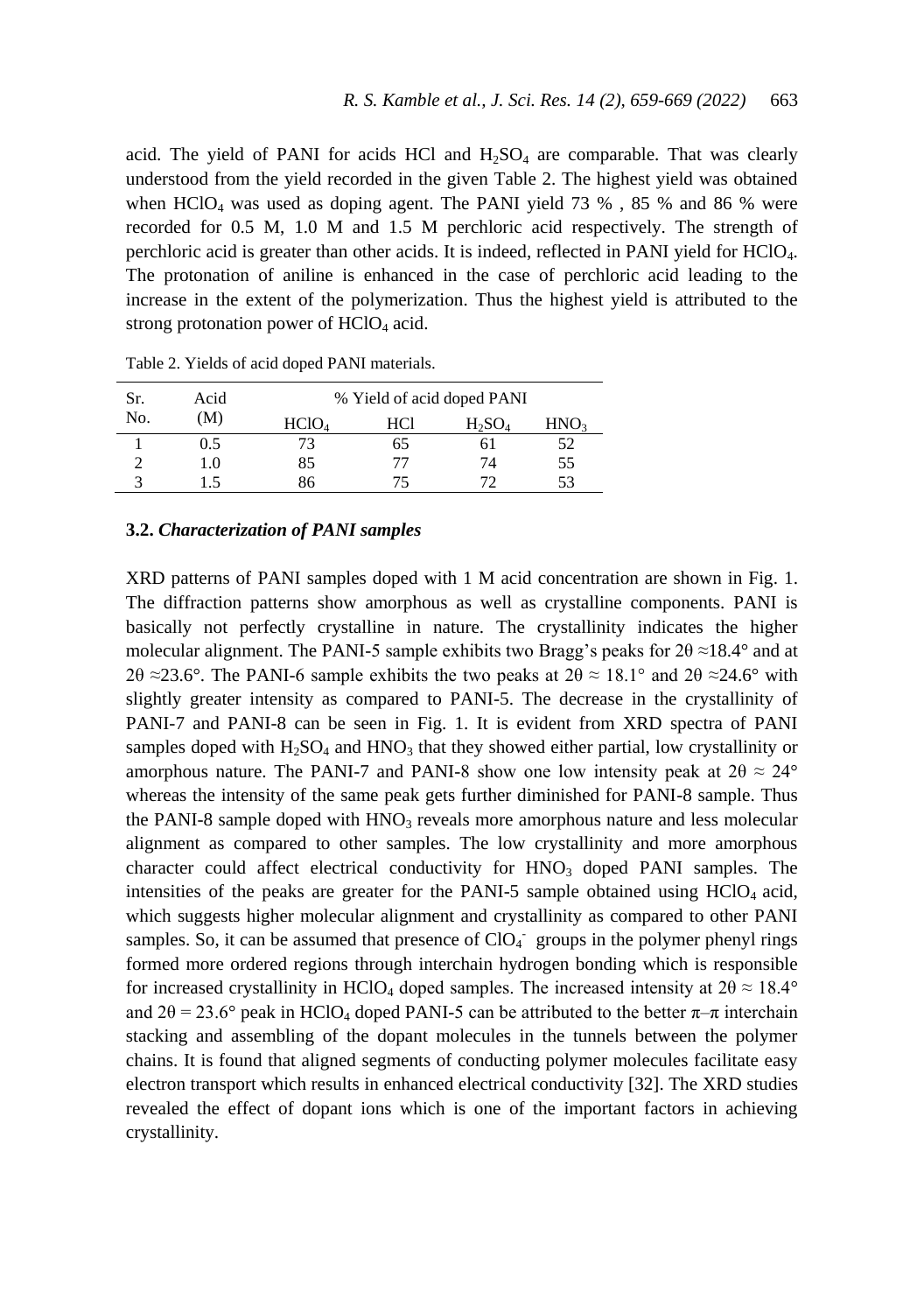

Fig. 1. XRD patterns of different acid (1 M) doped PANI samples: a) PANI-5, b) PANI-6, c) PANI-7, and d) PANI-8.

Fig. 2 shows FTIR spectra of 1 M acid doped PANI samples. It is found that IR spectra are in good agreement with the previously reported literature [33]. From IR spectra, certain peaks which are associated with different bonds of PANI structure could be easily recognized, thereby confirming the formation of PANI material. IR studies reveal the interactions among different atoms or ions in the molecules which induce changes in the vibrational levels of the atoms affecting the nature of spectrum. The values of IR absorption frequencies for different samples could be correlated with each other. The presence of peaks at around  $610-750$  cm<sup>-1</sup> is due to C-N-C bonding mode of vibration. The absorption band at frequency around  $810-850$  cm<sup>-1</sup> can be attributed to C-H out of plane bonding in benzenoid ring. The appearance of bands at around 1501-1511  $\text{cm}^{-1}$  is consistent with quinonoid C-N stretching and 1450-1485  $\text{cm}^{-1}$  bands in spectra are ascribed to benzenoid ring C-N stretching vibration. The protonated form of conducting PANI samples gives rise to absorption band characteristic at  $1240-1249$  cm<sup>-1</sup>. It can be interpreted as corresponding to a  $C-N^*$  stretching vibration in the polaron structure. The effect of dopant ions on polaron structure is also reflected in the intensity of peaks. Dopant ions play the important role in the stabilization of polaron structure. The intensity of peaks depends upon the polarization of bond i.e. dipole moment and concentration of molecular structures. Hence it can be assumed that the strong dopant ions  $ClO<sub>4</sub>$ , Cl and HSO<sub>4</sub> are responsible for intense peaks for quinonoid and benzenoid structures whereas weak intensity peaks are observed for  $HNO<sub>3</sub>$  doped PANI sample. The  $HClO<sub>4</sub>$  acid doped PANI-5 sample shows distinct and prominent absorption peaks indicating extensive protonation along the long chain of the polymer. The prominent absorption band appearing at around 1100-1160 cm<sup>-1</sup> can be assigned to  $-NH^+=$  structure in the PANI backbone which suggests the high degree of protonation. The absorption frequency band at around 1600-1680 cm<sup>-1</sup> in the spectra is attributed to C=C ring vibration in the polymer chain.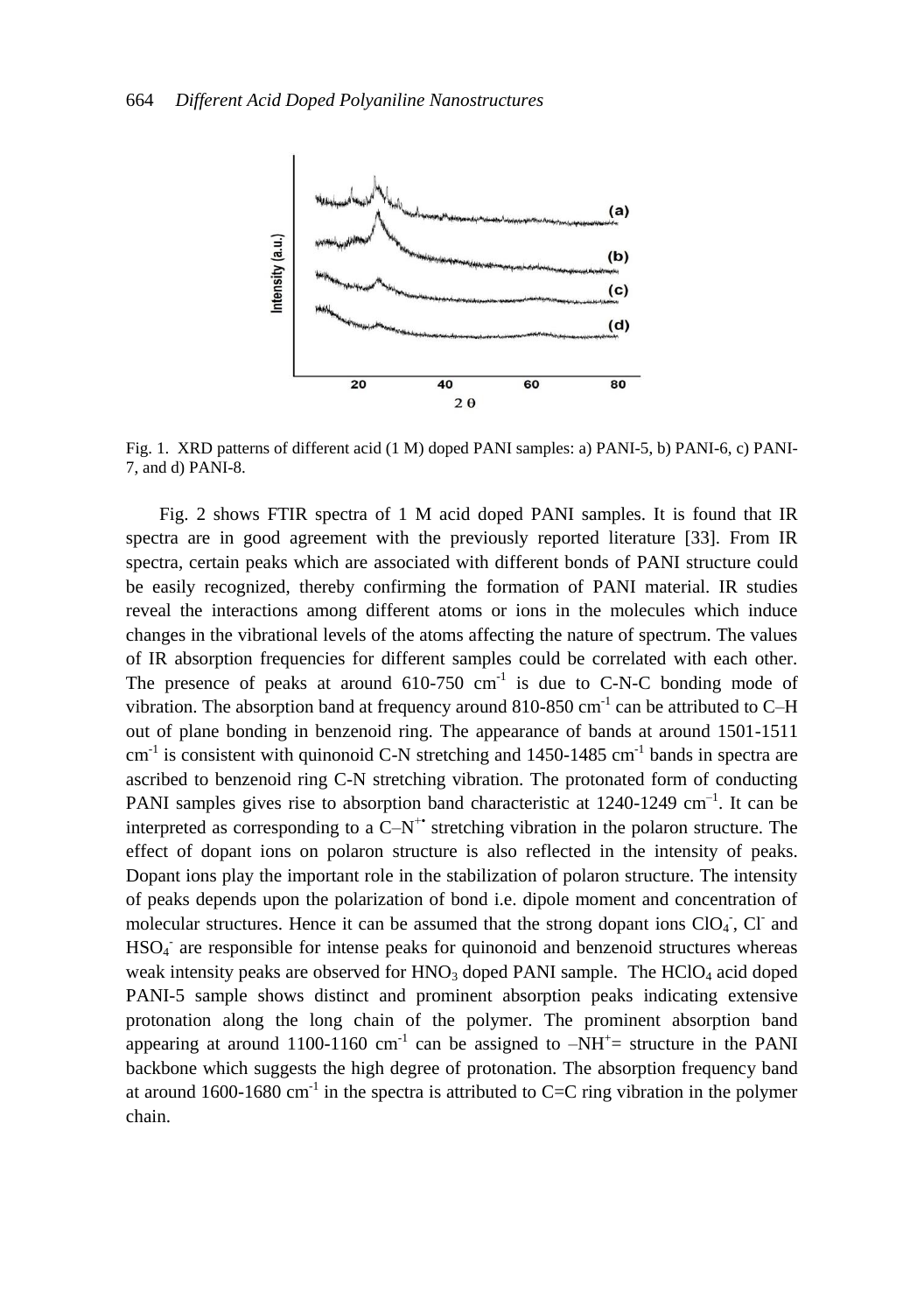

Fig. 2. FTIR spectra of different acids (1.0 M) doped PANI samples: a) PANI-5, b) PANI-6, c) PANI-7, and d) PANI-8.

SEM images of PANI samples reveal the morphology of PANI samples as displayed in Fig. 3. The morphology of PANI samples is also one of the important factors which can affect the conductivity property of polyaniline. The most striking feature about all these samples is that they exhibit nanorods like structural assembly or agglomerates. It is evident from SEM image that using  $HCIO<sub>4</sub>$  and  $H<sub>2</sub>SO<sub>4</sub>$ , the nanorods assembly is obtained predominantly. HClO<sup>4</sup> doped PANI-5 sample displays the distinct nanorods structure of the average size of 150-250 nm. HCl doped PANI-6 sample shows globular agglomerates to some extent. The method of preparation and reaction conditions affect the morphology of PANI materials that resulted in the formation of nanostructures in PANI samples.



Fig. 3. SEM images of Different Acid (1.0 M) Doped PANI samples showing nanostructures a) PANI-5, b) PANI-6, c) PANI- 7, and d) PANI-8.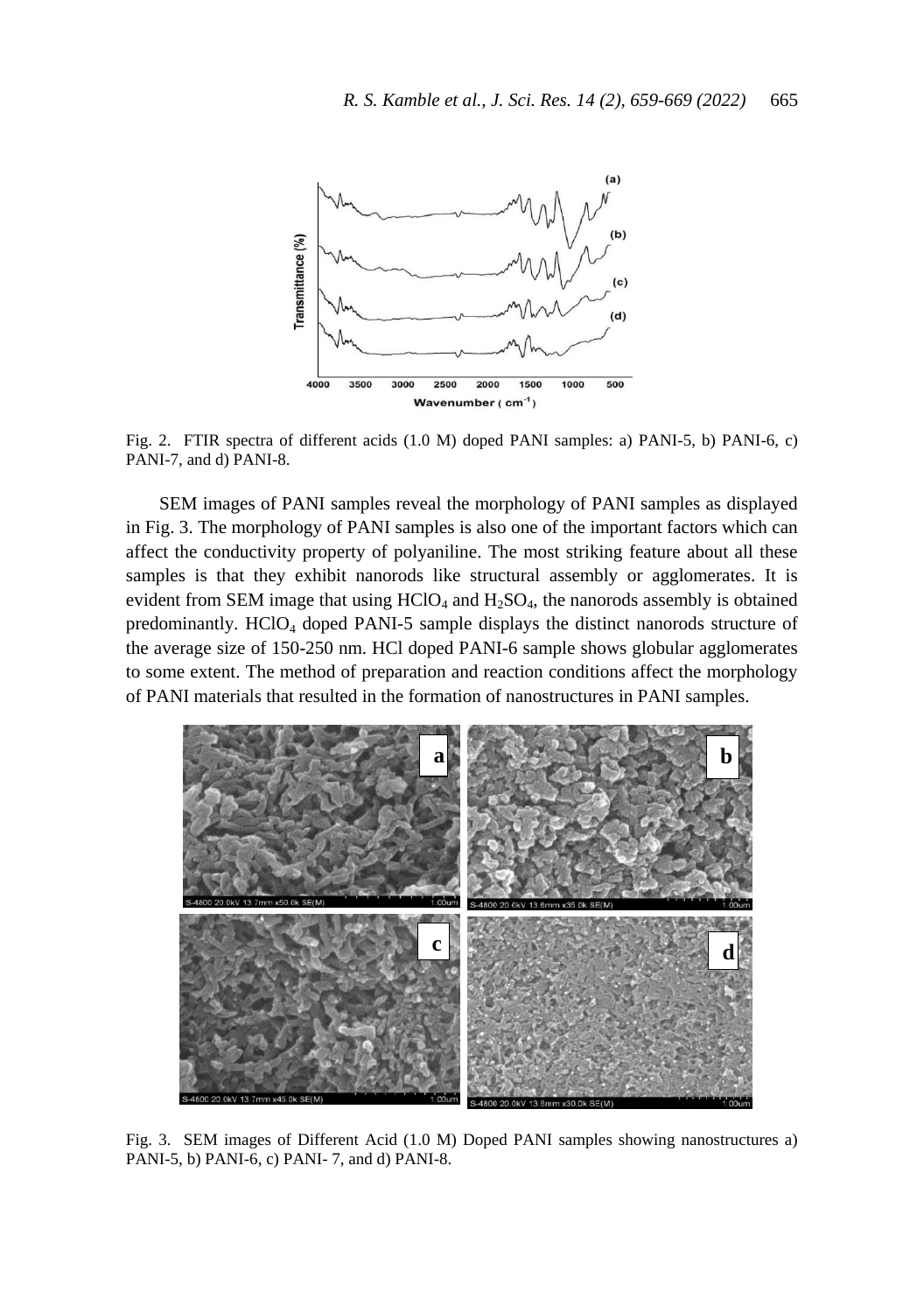#### **3.3.** *Electrical conductivity of acid doped PANI samples*

As we have used different inorganic acids, the electrical conductivity reflects the extent of doping and the effect of dopant ions. The electrical conductivity of PANI samples were measured by four probe method. The conductivity was calculated by following Eq. (1).

$$
\sigma = \frac{I}{V.2\pi S} \tag{1}
$$

Where  $\sigma$  is electrical condutivity in S/cm, *I* is current through the outer pair of probe in ampere, *V* is floating potential difference between inner probes in volt and *S* is spacing between adjacent point probes

The influence of doping on the electrical conductivity is clearly evident and traced. There are factors like the degree of conjugation, the length of polymer chain, the alignment of fibers and the formation of polarons and bipolarons which play crucial roles in the electrical conductivity of polyaniline. The increase in conductivity with increased doping concentration is a familiar phenomenon. The conductive homogeneous polymer phase can be created by varying oxidant species, oxidant to monomer molar ratio, dopant species and processing conditions like temperature, pH, mixing mechanism etc. [34-35].

Table 3 shows the conductivities of 0.5 M, 1.0 M and 1.5 M acid doped PANI samples. All the PANI samples exhibited increase in electrical conductivity as the concentration of acid increased from 0.5 M to 1.0 M. However further increase in acid concentration to 1.5 M could not affect electrical conductivity significantly. This shifting of conductivity can be ascribed to different oxidation levels of polyaniline backbone. The increased concentration of acid from 0.5 to 1.0 M facilitates the formation of emeraldine salt and hence the increase in polaron and bipolaron in polyaniline backbone. As the oxidant to monomer molar ratio is 1.25 which is kept constant for all acid doped PANI samples, it becomes obvious that it is the strength and nature of acid and dopant ions that play major roles in conductivities of PANI samples. PANI-1 sample doped with 0.5 M HClO<sup>4</sup> exhibited electrical conductivity 8.2 S/cm while PANI-5 sample doped with 1M HClO<sup>4</sup> showed 9.1 S/cm which is highest among all PANI samples. PANI-9 sample doped with  $1.5$  M HClO<sub>4</sub> acid exhibited slight decrease in conductivity to 8.7 S/cm which indicates the further higher concentration of acid could not facilitate molecular alignment in polyaniline backbone. PANI-8 doped with  $1 \text{ M HNO}_3$  displayed 3.1 S/cm conductivity and PANI-4 doped with  $0.5$  M HNO<sub>3</sub> exhibited 2.7 S/cm which is the lowest electrical conductivity among all the PANI samples. This low electrical conductivity is indeed due to the less ordered molecular structure showing more amorphous character as revealed in  $XRD$  pattern and the weaker strength of  $HNO<sub>3</sub>$  acid leading to less doping level. HCl doped PANI samples exhibited better electrical conductivity over  $H_2SO_4$  doped PANI samples. The effect of dopant ions i.e. Cl and HSO<sub>4</sub> could be understood from the conductivities of HCl and  $H_2SO_4$  doped PANI samples. The PANI-10, PANI-11 and PANI-12 samples doped at acid concentration 1.5 M could not show any significant increase in electrical conductivity.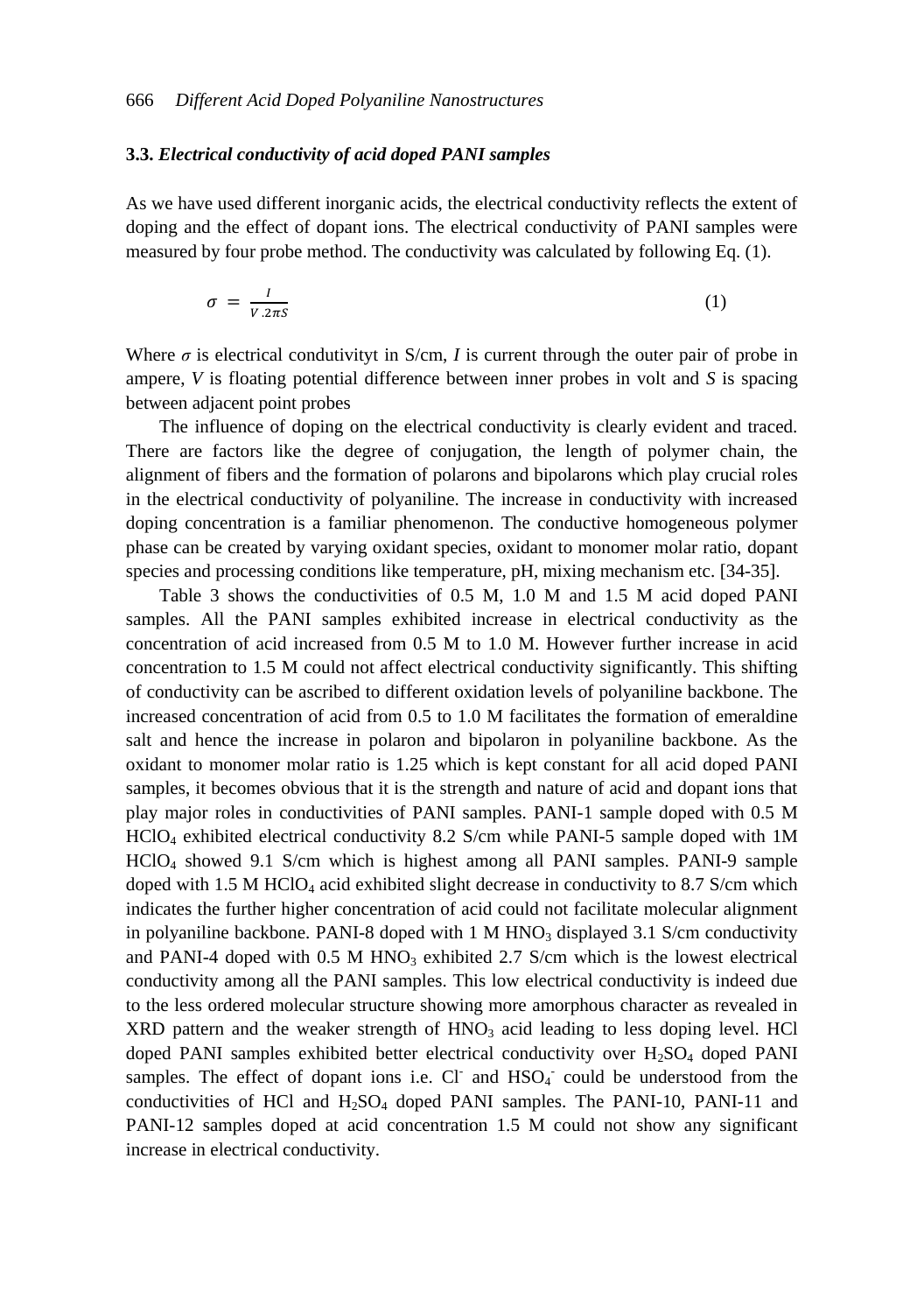The highest electrical conductivity of  $HClO<sub>4</sub>$  doped sample can be attributed to the structural morphology and extent of doping. Thus it seems that the factors like percentage of crystallinity, inter-chain separation, oxidation level, molecular arrangement, percentage of doping and type of dopant affect the electrical conductivity of different acid doped PANI samples. XRD and IR studies revealed the better structural morphology for HClO<sub>4</sub> doped PANI samples as compared to other acid doped PANI samples. The conductivity of PANI also depends on bridging among conductive regions. Thus, these structural changes lead to such morphology of chains which have charge transitions resulting into enhanced electrical conductivity through the process of delocalization and hopping along the polymer chain.

| Sr. | Concentration of acid | Conductivity of acid doped PANI (S/cm) |  |      |          |
|-----|-----------------------|----------------------------------------|--|------|----------|
| No. | M                     |                                        |  | ⊓∌Э∪ |          |
|     |                       |                                        |  |      | <u>.</u> |
|     |                       |                                        |  |      |          |
|     |                       |                                        |  |      |          |

Table 3. Electrical conductivity of PANI samples.

# **4. Conclusion**

In the present study, different acid doped PANI samples were prepared using chemical oxidation method with 0.5 M and 1.0 M acid concentrations and maintaining the APS /aniline ratio as constant. All the PANI samples revealed nanorods like structural agglomerates in 150-250 nm range. The electrical conductivity of PANI samples get affected by concentration of acid and dopant ions. PANI samples doped at acid concentration of 1.5 M did not show any significant increase in electrical conductivity. The enhanced electrical conductivity of  $HClO<sub>4</sub>$  doped PANI samples over other acid doped PANI samples could be attributed to the strength of acid, better crystallinity, molecular alignment and formation of polaron structures in PANI backbone due to the doping of acid as is revealed in XRD, IR and SEM characterizations.

#### **Acknowledgment**

The author, R. S. Kamble is thankful to UGC for sanctioning financial support for minor research project.

### **References**

- 1. A. Yussuf, M. Al-Saleh, S. Al-Enezi, and G. Abraham, Int. J. Polym. Sci. **2018**, 1 (2018). <https://doi.org/10.1155/2018/4191747>
- 2. M. R. Karim, C. J. Lee, and M. S. Lee, J. Polym. Sci. Part-A Polym. Chem. **44**, 5283 (2006). <https://doi.org/10.1002/pola.21640>
- 3. G. P. Oliveira, B. H. Barboza, and A. B. Neto, Comput. Theor. Chem. **1207**, ID 113526 (2022). <https://doi.org/10.1016/j.comptc.2021.113526>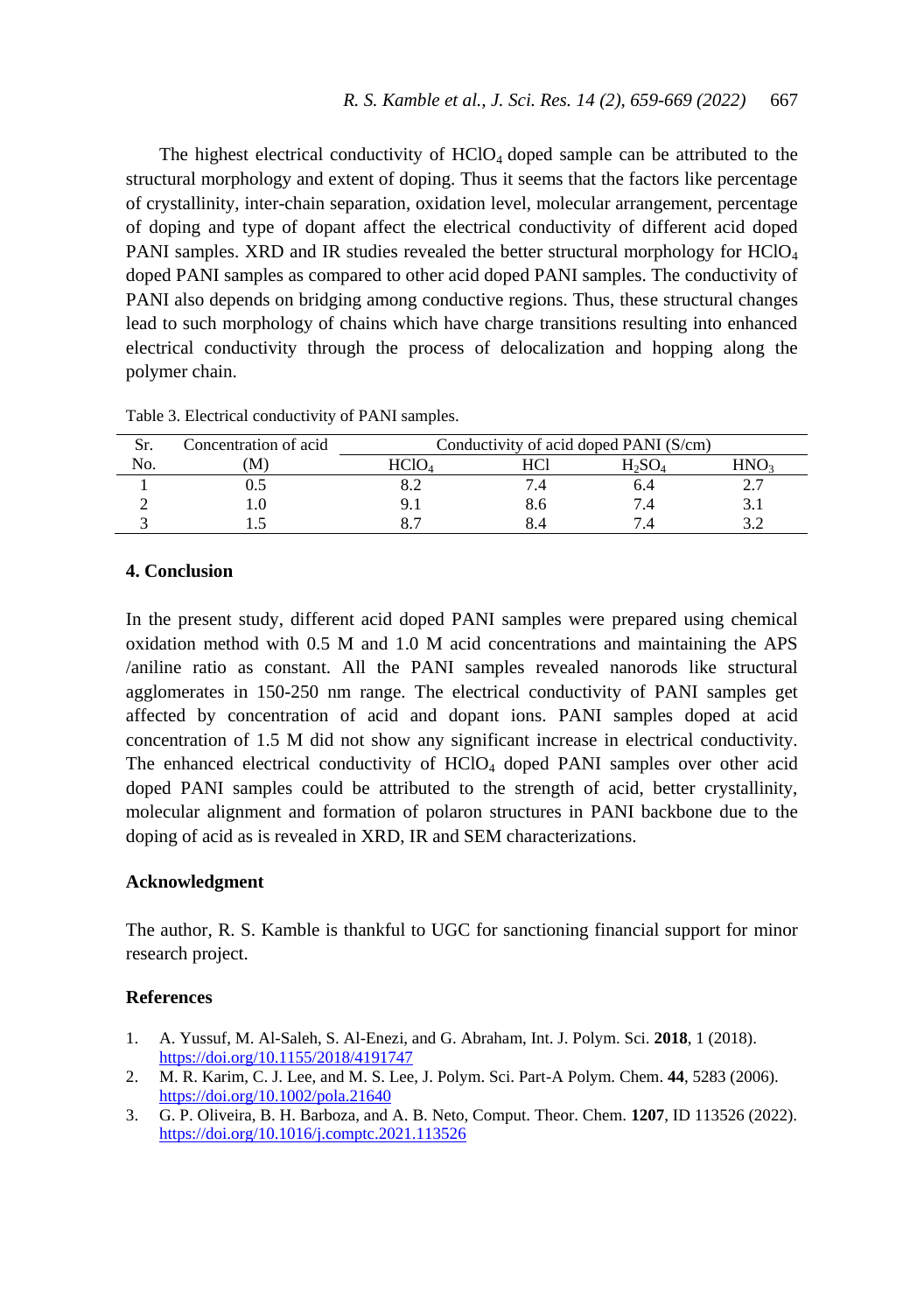- 4. S. Bhadra, D. Khastgir, N. K. Singh, and J. H. Lee, Prog. Polym. Sci. **34**, 783 (2009). <https://doi.org/10.1016/j.progpolymsci.2009.04.003>
- 5. C. -M Gordana, Synth. Met. **177**, 1 (2013). <https://doi.org/10.1016/j.synthmet.2013.06.004>
- 6. D. Coltevieille, A. Le Méhauté, C. Challioui, P. Mirebeau, and J. N. Demay, Synth. Met. **101**, 703 (1999). [https://doi.org/10.1016/S0379-6779\(98\)01093-5](https://doi.org/10.1016/S0379-6779(98)01093-5)
- 7. M. M. Rahman, D. R. Sarker, M. M. Rahman, and M. O. Faruk, J. Sci. Res. **13**, 243 (2021). <https://doi.org/10.3329/jsr.v13i1.48356>
- 8. R. Anbarasan, G. P. Kalaignan , T. Vasudevan, and A. Gopalan, Int. J. Polym. Anal. Charact. **5**, 247 (1999)[. https://doi.org/10.1080/10236669908009740](https://doi.org/10.1080/10236669908009740)
- 9. Z. A. Boeva and V. G. Sergeyev, Polym. Sci. Ser. C **56**, 144 (2014). <https://doi.org/10.1134/S1811238214010032>
- 10. P. Jisha, M. S. Suma, M. V. Murugendrappa, and K. Raj, Int. J. Polym. Anal. Charact. **25**, 176 (2020)[. https://doi.org/10.1080/1023666X.2020.1779431](https://doi.org/10.1080/1023666X.2020.1779431)
- 11. J. Bhadra , A. Alkareem, and N. Al-Thani, J. Polym. Res. **27**, 122 (2020). <https://doi.org/10.1007/s10965-020-02052-1>
- 12. S. Bhadra, N. K. Singha, and D. Khastgir, J. Appl. Polym. Sci. **107**, 2486 (2008). <https://doi.org/10.1002/app.27334>
- 13. J. Lu, B. J. Park, B. Kumar, M. Castro, H. J. Choi, and J. -F. Feller, Nanotechnology **21**, ID 255501 (2010). <https://doi.org/10.1088/0957-4484/21/25/255501>
- 14. A. G. MacDiarmid, L. S Yang, W. S Huang, and B. D Humphrey, Synth. Met. **18**, 393 (1987). [https://doi.org/10.1016/0379-6779\(87\)90911-8](https://doi.org/10.1016/0379-6779(87)90911-8)
- 15. J. Lai, Y. Yi, P. Zhu, J. Shen, K. Wu, L. Zhang, and J. Liu, J. Electroanal. Chem. C **782**, 138 (2016). <https://doi.org/10.1016/j.jelechem.2016.10.033>
- 16. F. Kazemi, S. M. Naghib, Y. Zare, and K. Y. Rhee, Polym. Rev. **61**, 553 (2021). <https://doi.org/10.1080/15583724.2020.1858871>
- 17. F. Kelly, L. Meunier, C. Cochrane, and V. Koncar, Displays **34**, 1 (2013). <https://doi.org/10.1016/j.displa.2012.10.001>
- 18. H. R. Tantawy, D. E. Aston, J. R. Smith, and J. L. Young, ACS Appl. Mater. Interfaces **5**, 4648 (2013). <https://doi.org/10.1021/am401695p>
- 19. H. Bai, Q. Chen, C. Li, C. Lu, and G. Shi, Polymer **48**, 4015 (2007). <https://doi.org/10.1016/j.polymer.2007.05.033>
- 20. D. L. Pile and A. C. Hillier, J. Membrane Sci. **208**, 119 (2002). [https://doi.org/10.1016/S0376-](https://doi.org/10.1016/S0376-7388(02)00204-1) [7388\(02\)00204-1](https://doi.org/10.1016/S0376-7388(02)00204-1)
- 21. A. Watanabe, K. Mori, Y. Iwasaki, Y. Nakamura, and S. Niizuma, Macromolecules **20**, 1793 (1987). <https://doi.org/10.1021/ma00174a015>
- 22. J. Desilvestro, W. Scheifele, and O. Haas, J. Electrochem. Soc. **139**, 2727 (1992). <https://doi.org/10.1149/1.2068971>
- 23. T. Ali and M. Shah, Sens. Actuator A : Phys. **331**, ID 113040 (2021). <https://doi.org/10.1016/j.sna.2021.113040>
- 24. S. Xing, C. Zhao, S. Jing, and Z. Wang, Polymer **47**, 2305 (2006). <https://doi.org/10.1016/j.polymer.2006.02.008>
- 25. I. Sapurina and J. Stejskal, Polym. Int. **57**, 1295 (2008). <https://doi.org/10.1002/pi.2476>
- 26. J. Stejskal and R. G. Gilbert, Pure Appl. Chem. **74**, 857 (2002). <https://doi.org/10.1351/pac200274050857>
- 27. S. Bhadra, S. Chattopadhyay, N. K. Singha, and D. Khastgir, J. Appl. Polym. Sci. **108**, 57 (2008). <https://doi.org/10.1002/app.26926>
- 28. N. Gospodinova and L. Terlemezyan, Prog. Polym. Sci. **23**, 1443 (1998). [https://doi.org/10.1016/S0079-6700\(98\)00008-2](https://doi.org/10.1016/S0079-6700(98)00008-2)
- 29. J. Fernando and C. Vedhi, Mater. Today Proc. **48**, 174 (2022). <https://doi.org/10.1016/j.matpr.2020.06.051>
- 30. D. Biswas, S. Varughese, and S. Dutta, Synth. Met. **272**, ID 116662 (2021). <https://doi.org/10.1016/j.synthmet.2020.116662>